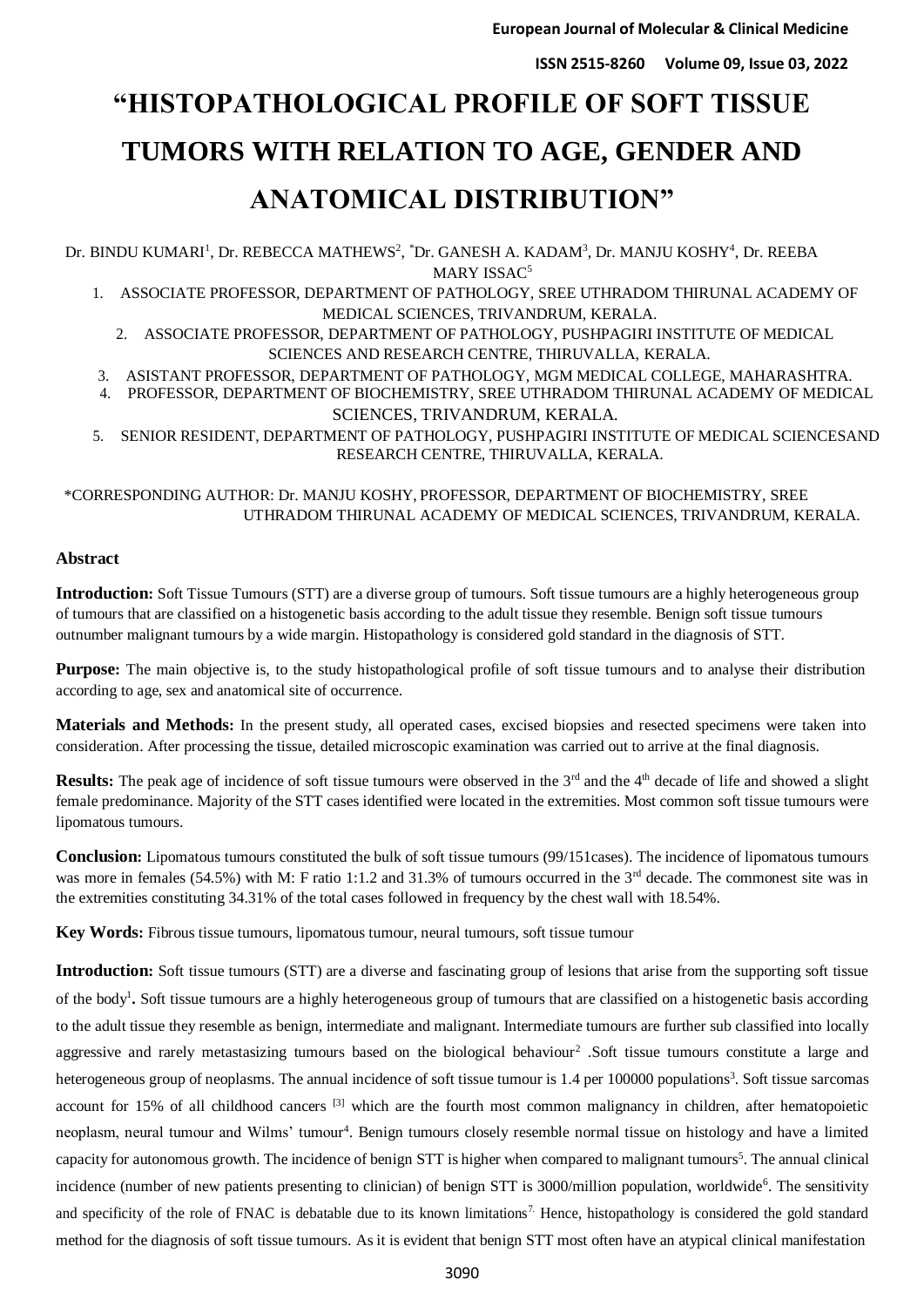#### **European Journal of Molecular & Clinical Medicine**

# **ISSN 2515-8260 Volume 09, Issue 03, 2022**

landing up with many differential diagnoses clinically, the histopathological diagnosis serves as the confirmatory diagnostic tool<sup>5.</sup> In many instances, clinicopathological analysis helps to enhance the efficacy in arriving at appropriate and early diagnosis, especially in conditions where many differential diagnoses are encountered<sup>5</sup>. Like almost all other malignancies, soft tissue sarcomas become more common with increasing age; the median age being around 65 years<sup>8.</sup>

#### **Aims and Objectives:**

The main aim of the study is to understand the histopathological profile of soft tissue tumours and to analyse their distribution according to age, sex and site of occurrence.

#### **Materials and Methods:**

#### Type of study: Retrospective study

This study was conducted in a tertiary care teaching hospital and comprised of 151 cases of soft tissue tumours which were received and analysed in the Department of Pathology. The operated specimens or biopsy material of soft tissue tumours received from July 2000 to July 2005, in the pathology department were studied in detail. A total of 151 cases were analysed. All specimens were fixed in 10% formalin for 24 h. The sections were cut meticulously and stained with hematoxylin and eosin (Harris hematoxylin). Their gross features and microscopic findings were analysed in detail. The distribution of soft tissue tumours according to the age, sex and site of occurrence were studied.

#### Inclusion criteria*:*

All the mesenchymal tumours arising from any soft tissue like fibrous tissue, adipose tissue, skeletal muscle, neural tissue, blood and lymph vessels were included in this study.

Exclusion criteria: All the non-mesenchymal tumours, bone tumours and any known already diagnosed tumours were excluded from the study.

The study has been approved by the Institutional Research Ethics Committee and the study did not receive any kind of funding or financial support*.*

The data was analysed and compiled in the form of tables, pie chart and bar diagrams.

#### **Results:**

Amongst the 151 cases of soft tissue tumours analysed, 137 (90.73%) were benign and 14 (9.27%) were malignant (Figure 1). Benign tumours of soft tissue are commoner than benign tumours of bone. They can occur at almost any site both within and between muscles, ligaments, nerves, and blood vessels. These tumours vary widely in appearance and behaviour.

#### **Table 1: Incidence of benign and malignant soft tissue tumours**

| S.No | Type      | No. of cases | Percentage |
|------|-----------|--------------|------------|
| .,   | Benign    | 137          | 90.73      |
|      | Malignant | 14           | 9.27       |
|      | Total     | 151          | 100        |

\*The term incidence has been used in a relative sense and signifies hospital incidence at our hospital, rather than incidence in population.

The present study included a total of 151soft tissue tumours. Benign soft tissue tumours constituted 90.73% of overall tumour incidence during the study period (Table 1), among which benign soft tissue tumours accounted for 90.73 % (Figure 1).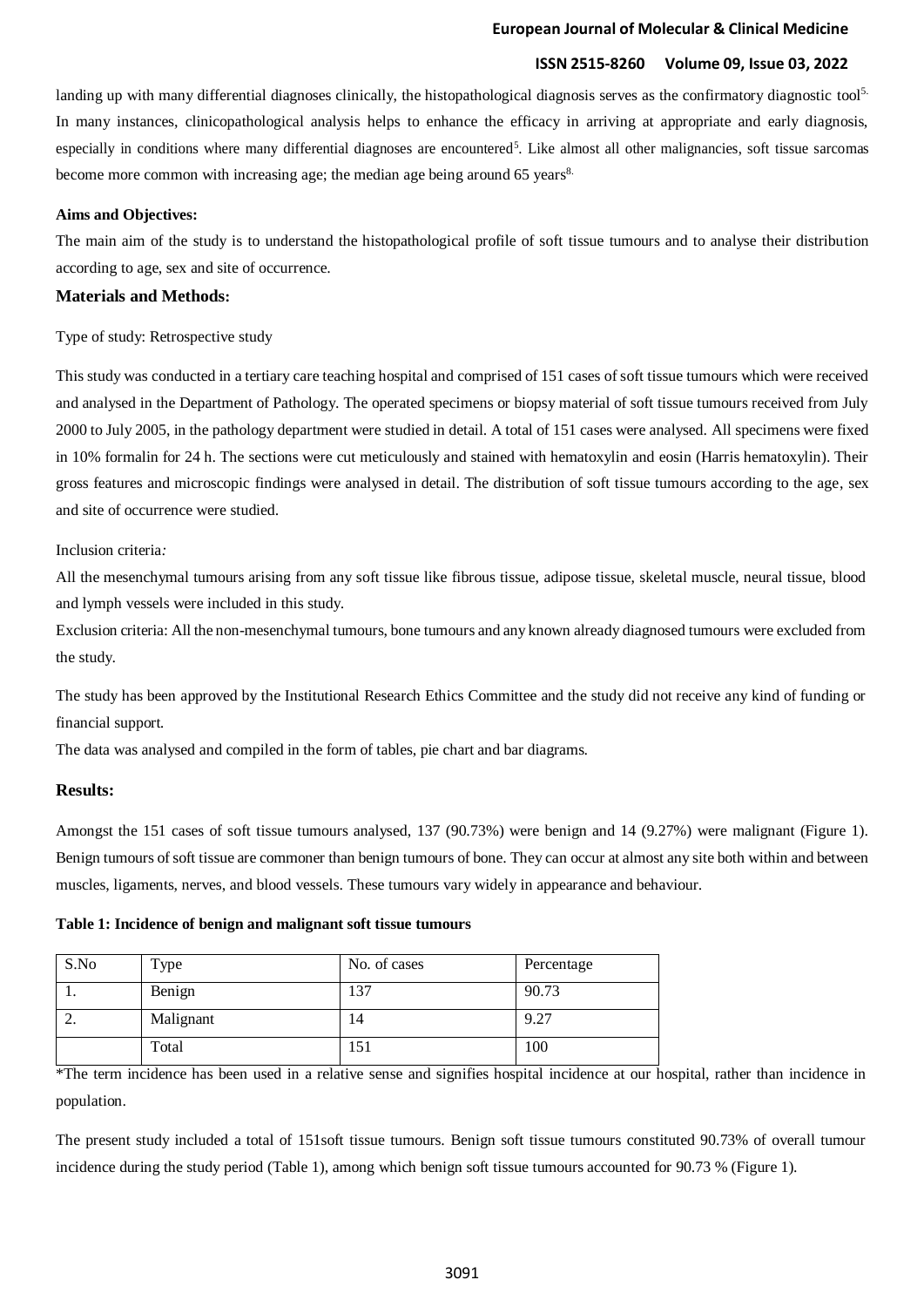

Figure 1 - Incidence of benign and malignant soft tissue tumours

**Table 2: Gender Distribution of the Benign and Malignant Soft Tissue Tumours**

| S No     | Gender | Benign            | Malignant | Total |
|----------|--------|-------------------|-----------|-------|
| . .      | Male   | 6C                |           | 70    |
| <u>.</u> | Female | $\mathbf{a}$<br>∸ |           | 81    |

Benign and malignant soft tissue tumours showed a slight female preponderance with a male to female ratio of 1:1.16 (Table 2). Tumours arising from the adipose tissue were the commonest (Figure 2) and accounted for 65.65%.

Figure: 2 - Number of cases and percentage distribution of the STT with respect to their tissue of origin



Neurologic and fibrous tissue tumours were the next common neoplasms. The majority of benign STT belonged to the adipocytic group (65.56%), followed by neural tissue tumours (26.49) and fibroblastic tumours (6.63%) -Table 3.

| Table 3: Number of cases and percentage distribution of the STT with respect to their tissue of origin: |  |
|---------------------------------------------------------------------------------------------------------|--|
|                                                                                                         |  |

| S No. | Tissue of Origin                 | Number of cases | $\%$  |
|-------|----------------------------------|-----------------|-------|
|       | Tumours of Adipose Tissue        | 99              | 65.56 |
| 2.    | <b>Tumours of Neural Tissues</b> | 40              | 26.49 |
| 3.    | Tumours of Fibrous Tissue        | 10              | 6.63  |
| 4.    | Tumours of Synovial tissue       |                 | 0.66  |
| 5.    | Tumours of Vascular tissue       |                 | 0.66  |
|       | Total                            | 151             | 100   |

Most of the STT cases occurred in the lower limbs (31.79%) followed by upper limbs (22.52%) and trunk (18.54%) as shown in Table 4.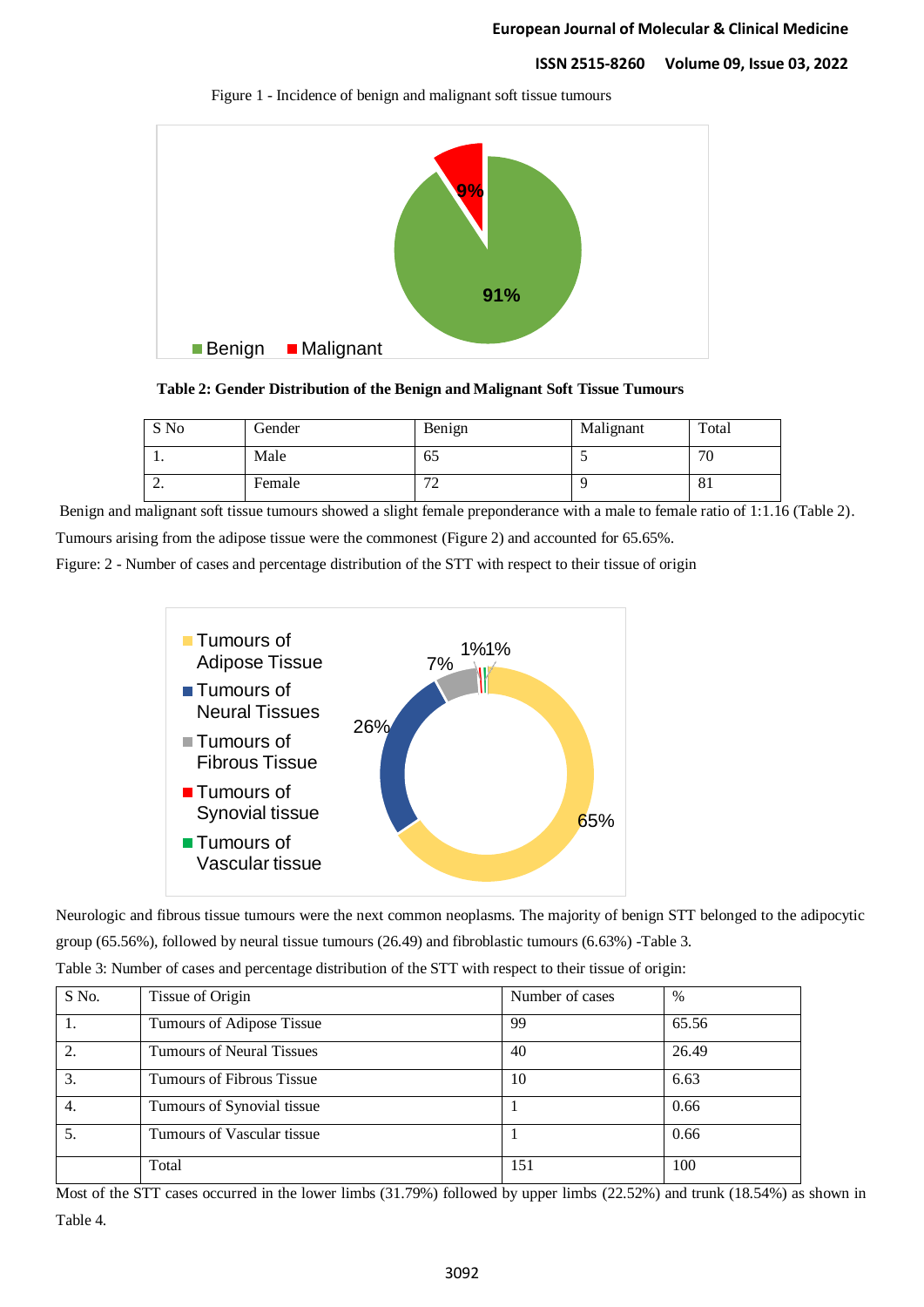| Site               | Benign | Malignant | Total | $\%$  |
|--------------------|--------|-----------|-------|-------|
| Head & Neck        | 12     | ◠         | 14    | 9.27  |
| <b>Upper Limbs</b> | 33     |           | 34    | 22.52 |
| Shoulder           | 13     |           | 13    | 8.61  |
| Abdomen            | 14     |           | 14    | 9.27  |
| Chest wall         | 26     |           | 28    | 18.54 |
| Lower Limbs        | 39     | O         | 48    | 31.79 |
| Total              | 137    | 14        | 151   | 100   |

#### **Table 4: Anatomical location of Tumours**

Lipomatous tumours constituted the bulk of soft tissue tumours (99/151cases) -Table 5.

Table 5: Gender and Age incidence of soft tissue tumours

| The incidence of lipomatous tumours was more in females (54.5%) with M: F ratio 1:1.2 and 31.3% of tumours occurred in the 3 <sup>rd</sup> |  |  |
|--------------------------------------------------------------------------------------------------------------------------------------------|--|--|
|                                                                                                                                            |  |  |

| S.No | <b>Diagnosis</b>      |                | Age group in years       |                          |                |                |                          |                          |                          |                          |                | <b>Total</b>             |                          |                          |                          |                          |                |              |
|------|-----------------------|----------------|--------------------------|--------------------------|----------------|----------------|--------------------------|--------------------------|--------------------------|--------------------------|----------------|--------------------------|--------------------------|--------------------------|--------------------------|--------------------------|----------------|--------------|
|      |                       |                |                          |                          |                |                |                          |                          |                          |                          |                |                          |                          |                          |                          | M                        | F              | <b>Gross</b> |
|      |                       | $10-19$        |                          | $20 - 29$                |                | $30 - 39$      |                          | 40-49                    |                          | 50-59                    |                | 60-69                    |                          |                          | 70-79                    |                          |                | <b>Total</b> |
|      |                       | $\mathbf{M}$   | $\mathbf F$              | M                        | $\mathbf F$    | M              | $\mathbf F$              | M                        | $\mathbf F$              | M                        | $\mathbf F$    | $\mathbf{M}$             | $\mathbf F$              | M                        | $\mathbf F$              |                          |                |              |
| 1.   | Lipomatous            | 3              | -1                       | $\tau$                   | 8              | 9              | 22                       | 9                        | 13                       | 11                       | $\overline{7}$ | 6                        | 3                        | $\overline{\phantom{a}}$ | $\blacksquare$           | 45                       | 54             | 99           |
|      | tumour                |                |                          |                          |                |                |                          |                          |                          |                          |                |                          |                          |                          |                          |                          |                |              |
| 2.   | <b>Neural Tumours</b> | $\mathbf{1}$   | $\overline{2}$           |                          | 6              | $\overline{2}$ | $\mathfrak{2}$           | $\overline{7}$           | 5                        | 3                        | $\overline{2}$ | 4                        | 5                        | $\overline{\phantom{a}}$ | $\overline{\phantom{a}}$ | 18                       | 22             | 40           |
| 3.   | Fibrous<br>tissue     | $\blacksquare$ | $\overline{\phantom{a}}$ |                          | $\overline{2}$ | $\theta$       |                          | 3                        | $\Omega$                 |                          | 1              | $\theta$                 | $\theta$                 |                          | $\blacksquare$           | 6                        | $\overline{4}$ | 10           |
|      | <b>Tumours</b>        |                |                          |                          |                |                |                          |                          |                          |                          |                |                          |                          |                          |                          |                          |                |              |
| 4.   | Vascular<br>tissue    | $\sim$         | $\overline{\phantom{a}}$ | $\overline{a}$           | ٠              | ÷              | $\overline{\phantom{a}}$ | 1                        | $\overline{a}$           | ۰.                       | $\sim$         | $\overline{\phantom{a}}$ | $\overline{\phantom{a}}$ | $\overline{\phantom{0}}$ | $\overline{\phantom{a}}$ | ٠                        | 1              | 1            |
|      | tumours               |                |                          |                          |                |                |                          |                          |                          |                          |                |                          |                          |                          |                          |                          |                |              |
| 5.   | Synovial Tissue       | $\equiv$       | $\overline{a}$           | $\overline{\phantom{a}}$ | ۰              | ÷              |                          | $\overline{\phantom{a}}$ | $\overline{\phantom{0}}$ | $\overline{\phantom{0}}$ | $\sim$         | $\overline{\phantom{a}}$ | $\overline{\phantom{a}}$ | ÷                        | $\overline{\phantom{a}}$ | $\overline{\phantom{0}}$ | 1              | 1            |
|      | Tumour                |                |                          |                          |                |                |                          |                          |                          |                          |                |                          |                          |                          |                          |                          |                |              |

decade. The commonest site was in the extremities constituting 46.5% of the total cases followed in frequency by the chest wall with 21.2% (Figure 3).

Figure: 3 - Anatomical location of Tumours

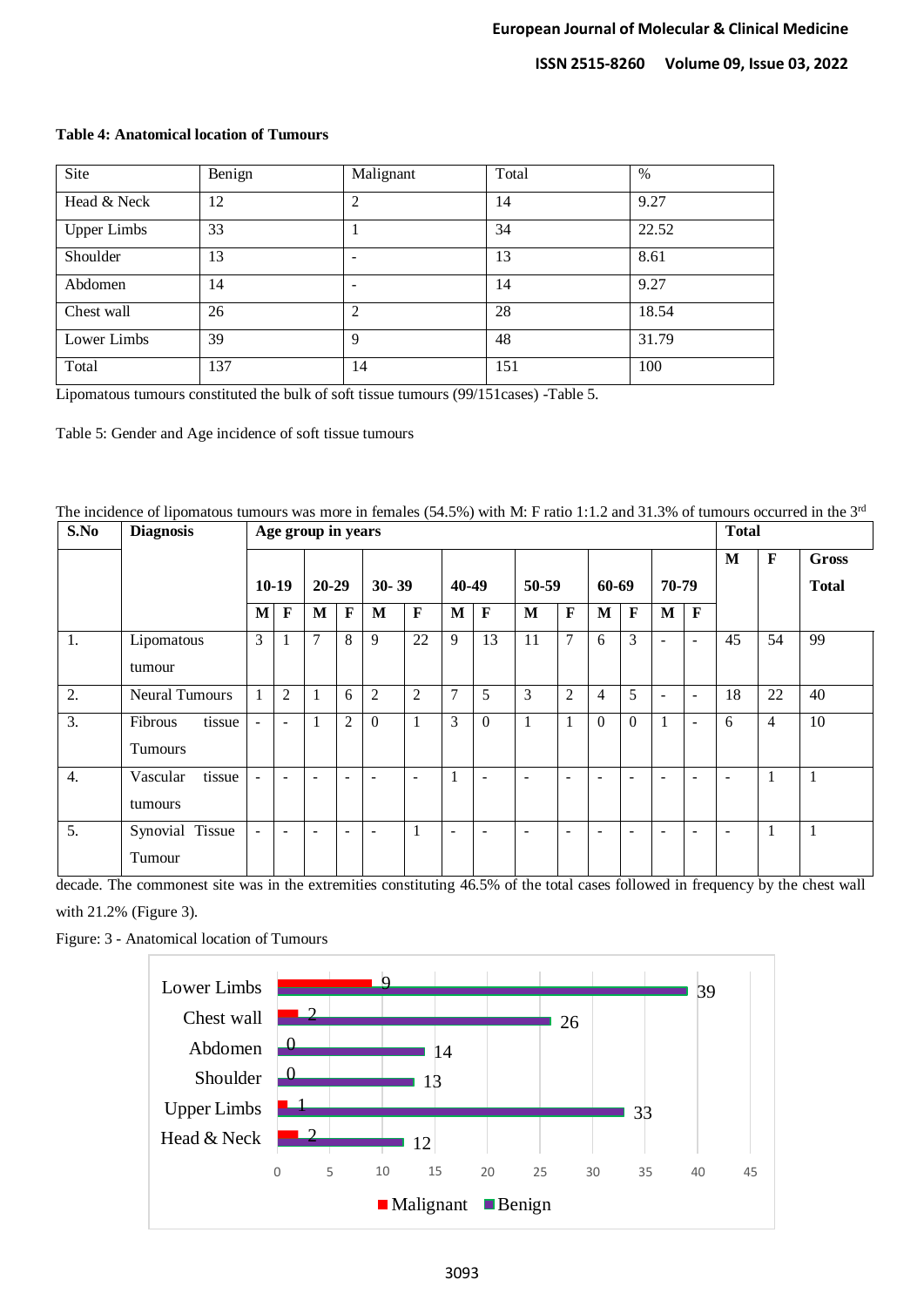#### **European Journal of Molecular & Clinical Medicine**

## **ISSN 2515-8260 Volume 09, Issue 03, 2022**

Out of the 151 cases, 40 cases (26.5%) of neural tumours were diagnosed of which 33 were benign (neurofibromas-26 cases: schwannomas- 7 cases) and 7 were malignant peripheral nerve sheath tumour (MPNST). Neural tumours were more common in females (55%) with M: F ratio 1: 1.2 and 30% of tumours occurred in the 4<sup>th</sup> decade with the commonest site being the lower limbs (45%) cases (Table 5). 10 cases belonged to the tumours of fibrous tissue category, constituting to about 6.6% of total cases with the M: F ratio of 1.5: 1. 60% of these tumours occurred in the  $2<sup>nd</sup>$  and  $3<sup>rd</sup>$  decade (Table 5).

#### **Discussion:**

Soft tissue is defined as the supportive tissue of various organs and the nonepithelial extra- skeletal structures exclusive of lymphohematopoietic tissues. It includes fibrous connective tissue, adipose tissue, skeletal muscle, blood/lymph vessels and the peripheral nervous system. Soft-tissue tumours constitute a large and heterogeneous group of neoplasms and are relatively rare and constitute less than 1% of all the cancers. Benign mesenchymal tumours outnumbered sarcomas by the factor of at least 100<sup>9</sup>. The annual clinical incidence of benign soft tissue tumours has been estimated up to 3000/million population i.e.-less than 1% of all the malignant tumours<sup>10</sup>. Lipomas are the most common neoplasm of mesenchymal origin arising in any location where fat is present. At least one third of benign tumours are lipomas, one third is fibro histiocytic tumours and fibrous tumours, 10% are vascular and 5 % are nerve sheath tumours<sup>11.</sup> The age of the patients in our study ranged from 11 years to 79 years. Benign tumours were found to be more common in younger population whereas malignant tumours were commoner in 5th to 6th decade of life. This result was in concordance with studies conducted by Agravat et al<sup>12</sup> and Wimber et al.<sup>13</sup>. According to them benign tumours were commoner in younger age group as compared to malignant tumours which were recorded maximum in the 60-70 years age group. In our study, 52 males and 99 females were included (Table 2). Benign STT occur all over the body as it is well known for its vast distribution. An overall incidence of soft tissue tumours was higher in females with a ratio of 1: 0.52. This observation is in contradiction with the studies conducted by Trojani et al <sup>14</sup> Jemal et al<sup>15</sup> Gustafson<sup>16</sup> Ducimetiere et al<sup>17</sup> as shown in table 5.

**Conclusion***:* Benign soft tissue tumours outranged malignant soft tissue tumours in the younger population and showed female predominance. Lipomatous tumours were the commonest with anatomical presentation at the upper and lower limbs, and trunk area. Funding received: None

Conflict of Interest: None initiated.

## **References:**

- 1. Agravat AH, Dhruva GA, Parmar SA. Histopathology study of Soft Tissue Tumours and Tumour like Lesions. J. cell and Tissue Research. 2010;10(2):2287-92.
- 2. Fletcher CDM, Bridge JA, Hogendoorn PCW. WHO Classification of Soft Tissue and Bone Tumors. 4th ed. F M, editor. Switzerland: WHO Press; 2013.
- 3. Rosai J. Soft tissues. Chaper-25 In: Rosai and Ackerman's Surgical Pathology, Vol. 2, 9th Edition, Mosby. 2004: 2237-2372.
- 4. Mirzaasif Baig et al, Histological study of soft tissue tumor, 2005: 1039-1049 Enzinger & Weiss's Soft Tissue Tumors; 5th Edi.
- 5. Swami SY, Baste BD, Narhire VV, Dhamecha MP, 'Costa GD. A clinico-pathologic study of soft tissue neoplasms: An experience from a rural tertiary care hospital. Ann Trop Med Public Health. 2017; 10:348–52.
- 6. Ramnani BG, Kumar A, Chandak S, Ranjan A, Patel MK. Clinicopathological Profile of Benign Soft Tissue Tumours: A Study in a Tertiary Care Hospital in Western India. J Clin Diagn Res JCDR. 2014;8(10):1–4.
- 7. Rekhi B, Gorad BD, Kakade AC, Chinoy RF. Scope of FNAC in the diagnosis of soft tissue tumors-A study from a tertiary cancer referral center in India. Cyto J. 2007; 4:20.
- 8. Solanki P, Mangar U. Study of histopathological pattern of soft tissue tumours in tertiary care centre of Gandhi Nagar, Gujarat. Trop J Path Micro 2018;4(8): 604-609.doi: 10.17511/jopm. 2018.i08.10.